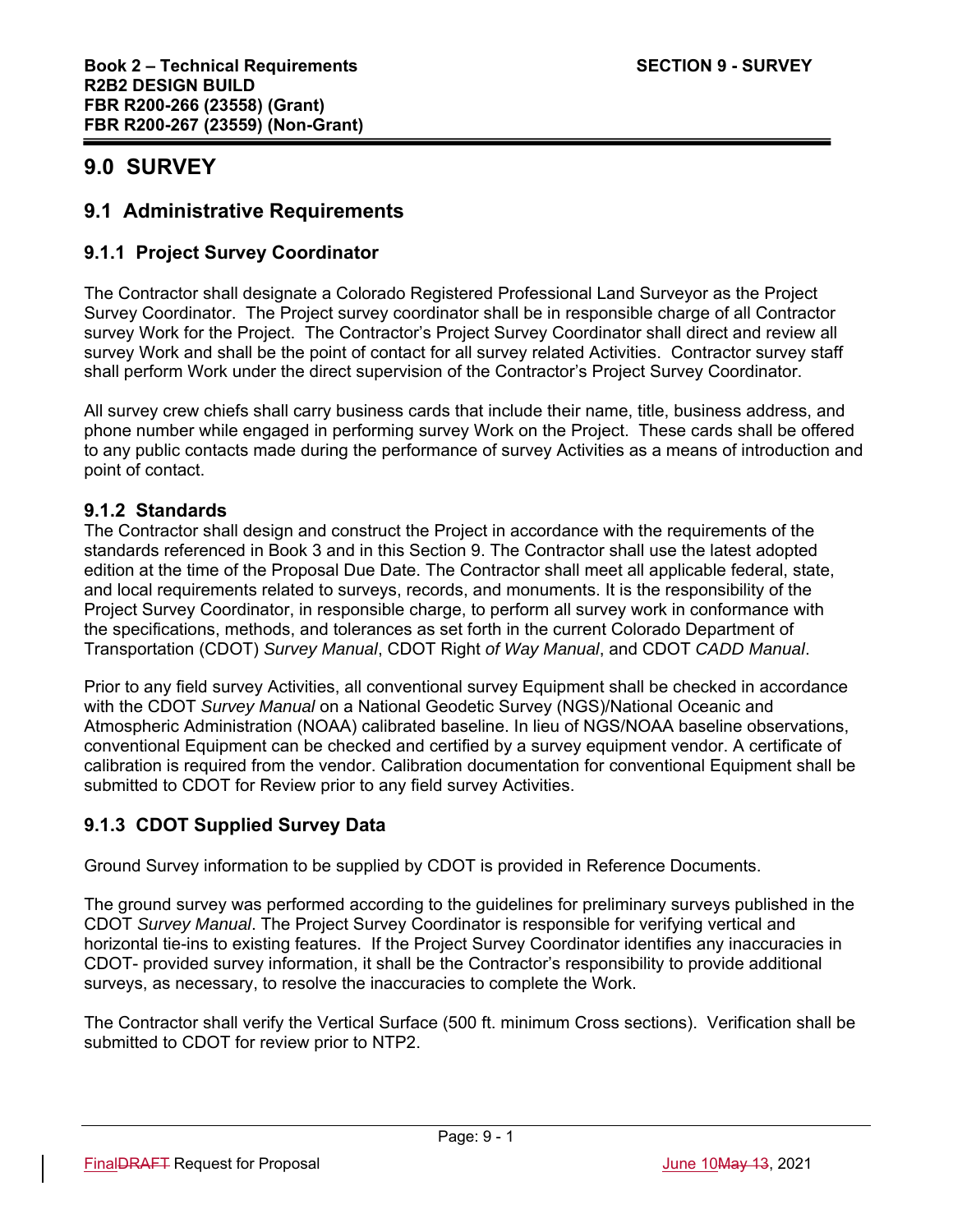Changes in conditions at all project segments may occur after the Proposal Due Date that require additional surveys. Survey of said changes are the responsibility of the Contractor at no added cost to the Project.

Any discrepancies in information provided shall be reported to the CDOT Project Manager.

### **9.1.4 Preservation of Survey Monuments**

The preservation of survey markers and monuments is mandatory and affects all governmental agencies, including CDOT. The Contractor shall notify CDOT as soon as it becomes known that a marker/monument is in a position that will interfere with new construction or with Contractor operations. The marker/monument position shall be accurately preserved prior to disturbing any such marker in accordance with the current *CDOT Survey Manual*. The Contractor shall submit documentation for the preservation or re-monumentation of any survey monument for Acceptance by the agency affected.

#### **9.1.5 Survey Records**

The Contractor's Project Survey Coordinator shall prepare and maintain supporting documentation, including but not limited to field notes, drawings, and calculations for all survey Work on the Project.

Field books shall contain daily records of points set and/or measurements observed. The information recorded shall contain the date, crew members' names, point number, description, staking information, and sketches. If the survey information is collected electronically, information recorded shall be submitted to CDOT in a hard copy format that is intuitive, clear, and related to the supplemental information recorded in the field books. All linear surveys, such as slope stakes and blue tops, shall have the station and offset information related to the measured information. Non-linear surveys shall have sketches relating electronic information, such as point numbers, to the sketch.

All survey records shall conform to the formats shown in the CDOT *Survey Manual*. Such records shall be neat, legible, accurate, and maintained by the Contractor in a neat and orderly manner.

The Contractor's Project Survey Coordinator shall be required to sign and seal all survey documentation in accordance with State law, Section 625 and Section 629 of the current CDOT *Standard Specifications* and the CDOT *Survey Manual*. All survey records, including documentation, shall be submitted to CDOT for Acceptance at the completion of the Work and prior to Final Acceptance.

# **9.2 Design Requirements**

# **9.2.1 Submittals**

All submittals shall be prepared, reviewed, and submitted in accordance with the requirements set forth in Book 2, Section 3.

#### **9.2.2 Project Control Survey/Networks**

The Project Survey Coordinator shall plan, schedule, and perform all surveys and monumentation necessary to develop, maintain, and supplement the Project control network for the design and construction of the Project in accordance with the CDOT *Survey Manual*. All existing CDOT primary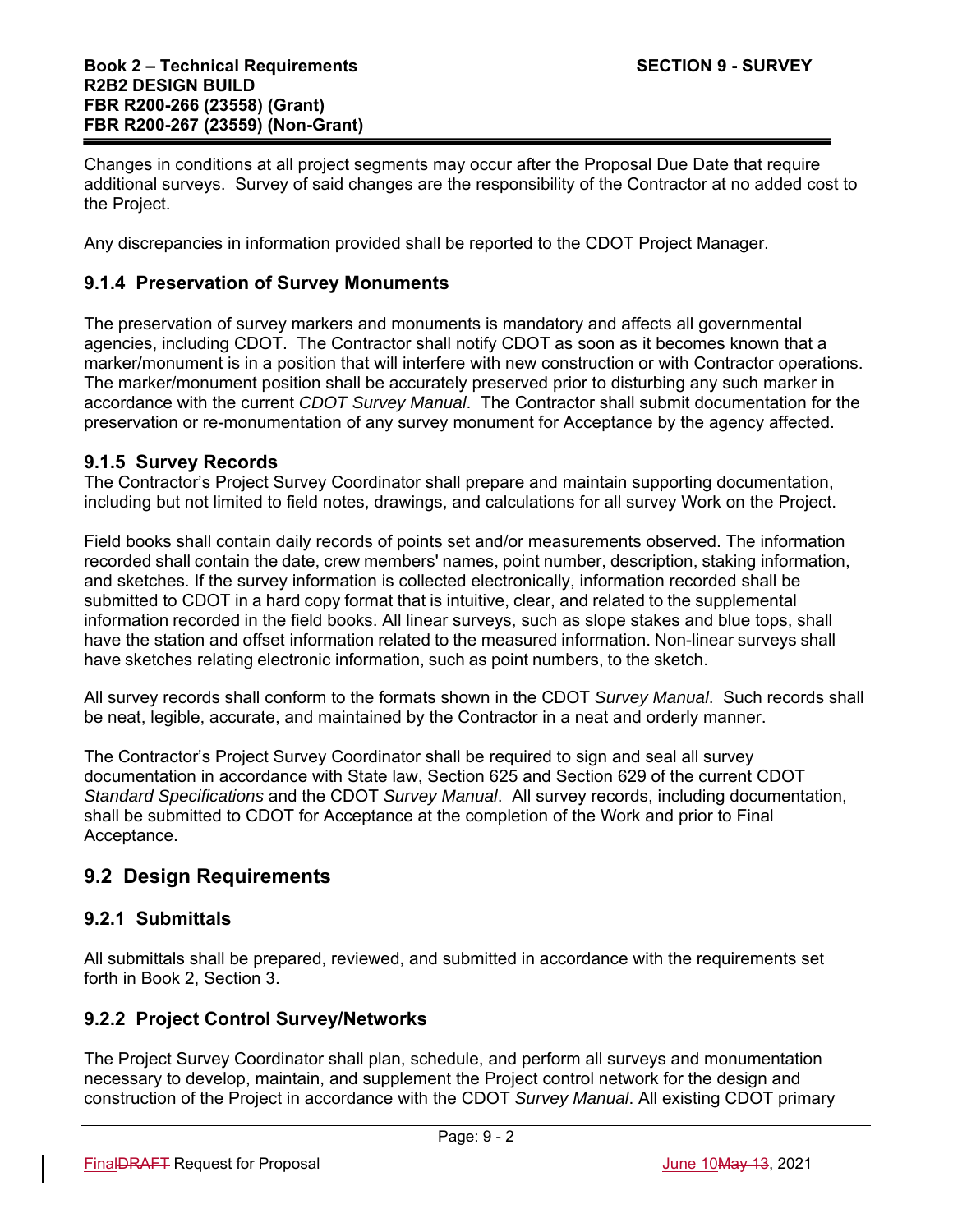control shall be checked and verified prior to use for any survey Activities. If any substantial discrepancies are found, the Project Survey Coordinator shall develop a report showing the discrepancies and immediately submit to CDOT for Review.

If it is determined that any primary control monuments will be disturbed by construction Activities, the Project Survey Coordinator shall establish replacement monuments. Replacement monuments shall be established before the existing primary control monuments are disturbed. All monument material shall be furnished by the Contractor. Within 30 Days of the establishment of the revised Project control network, the Project Survey Coordinator shall submit to CDOT for Review, a Project Control Diagram showing the revised Project control network and shall contain information as required in the CDOT *Survey Manual*.

After Review, the Project Control Diagram shall be signed and sealed by the Project Survey Coordinator.

# **9.2.3 Design Surveys**

The Contractor shall arrange for all supplemental survey information (including Utility locations) necessary to complete the design. Surveying shall be performed in accordance with the CDOT *Survey Manual*. The Project Survey Coordinator shall collect survey data in Bentley OpenRoads formats utilizing CDOT's Terrain Modeling Survey System (TMOSS) coding and configuration. The Contractor shall submit the survey data to CDOT for Review within 30 Days upon completion of the survey. Errors and omissions found by CDOT shall be corrected by the Project Survey Coordinator and the data resubmitted. Traffic control and permits necessary to complete the survey shall be the responsibility of the Contractor.

# **9.2.4 Right-of-Way Survey and Monumentation**

If the Contractor determines that additional ROW or Easements are required, the Contractor shall follow the request for ROW process set forth in Book 2, Section 8. The Project Survey Coordinator shall locate ROW monuments, private land surveyor monuments, and Public Land Survey System monuments, as required, to develop an existing property, encumbrance, and ROW model. The Project Survey Coordinator is responsible for conducting all parcel and Easement (temporary and permanent) staking associated with Contractor Acquisitions.

If the Contractor prepares ROW plans for Contractor Acquisitions, ROW monuments shall be set at a time when they will not be impacted by construction Activities. All Material for ROW monumentation shall be provided by the Contractor. The Project Survey Coordinator shall submit ROW plans to CDOT for Review and Acceptance before parcel/Easement acquisition and before ROW monuments have been set. The Project Survey Coordinator shall sign and seal the ROW Plans and deposit with the appropriate county office. A copy of the signed and sealed ROW Plans shall be submitted to CDOT for inclusion into the survey records.

# **9.3 Construction Requirements**

# **9.3.1 Construction Control Surveys**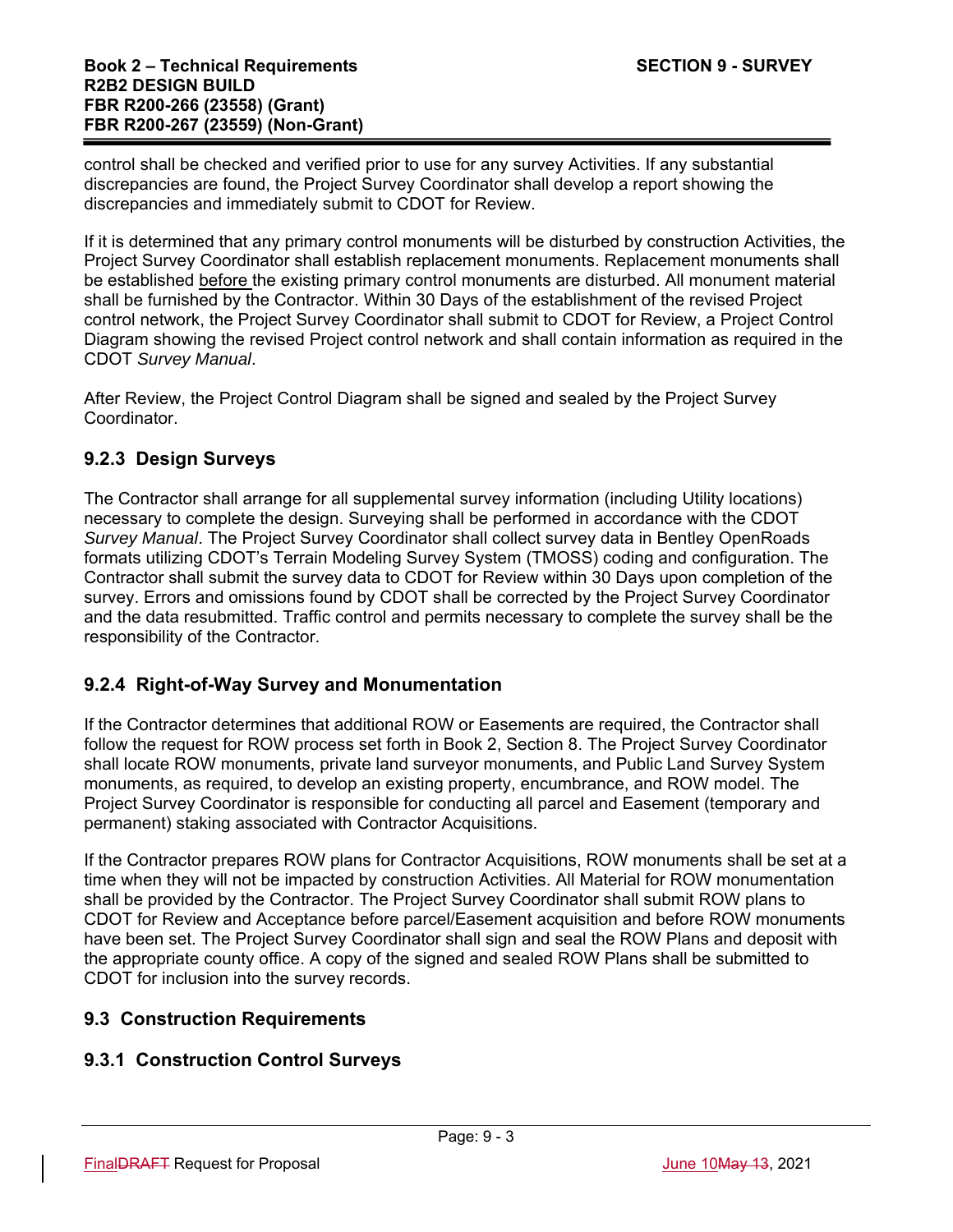The Contractor shall plan, schedule, and perform all surveys and monumentation necessary to maintain and supplement the Project control network for the construction layout of the Work.

#### **9.3.2 Construction Layout Surveys**

The Contractor shall plan, schedule and perform all staking and construction layout required for the Work. All survey Work and staking intervals shall be done in accordance with the CDOT Survey Manual.

3D Engineered Construction Surveying (3DECS) is approved for the Project. The Contractor's use of 3DECS shall conform to the requirements set forth in CDOT *Standard Special Provision* 625 included in Book 2, Section 20, and the Chapter 6, Section 6.5 (Construction Surveys) of the CDOT *Survey Manual*.

### **9.3.3 Pre-Survey Conference-Construction Survey**

Prior to beginning any construction survey Activities, the Contractor shall hold a Pre-survey Conference - Construction Survey as required in the CDOT *Survey Manual* Section 6.1.6. Any known error or oversight on the plans or specifications shall be discussed at the pre-survey conference.

### **9.3.4 As-Constructed Surveys**

The Contractor shall plan, schedule and perform all surveys required to document the location of constructed features on the Project as required in Section 6.13 of the CDOT *Survey Manual*. The Project Survey Coordinator shall collect as-constructed survey data in Bentley OpenRoads dgn format utilizing CDOT's TMOSS coding, configuration and workspace. The Project Survey Coordinator shall deliver the data and field notes to CDOT for Review and Acceptance upon completion of the survey. Errors and omissions found by CDOT shall be corrected by the Contractor and data resubmitted.

#### **9.3.5 ROW Monumentation**

The Contractor shall replace all ROW monumentation lost or destroyed during the progression of the Work. The Contractor shall perform all work as per the CDOT *Survey Manual.*

The Contractor shall submit to CDOT for Acceptance revised ROW monumentation sheets listing all ROW monumentation reset by the Contractor prior to Final Acceptance.